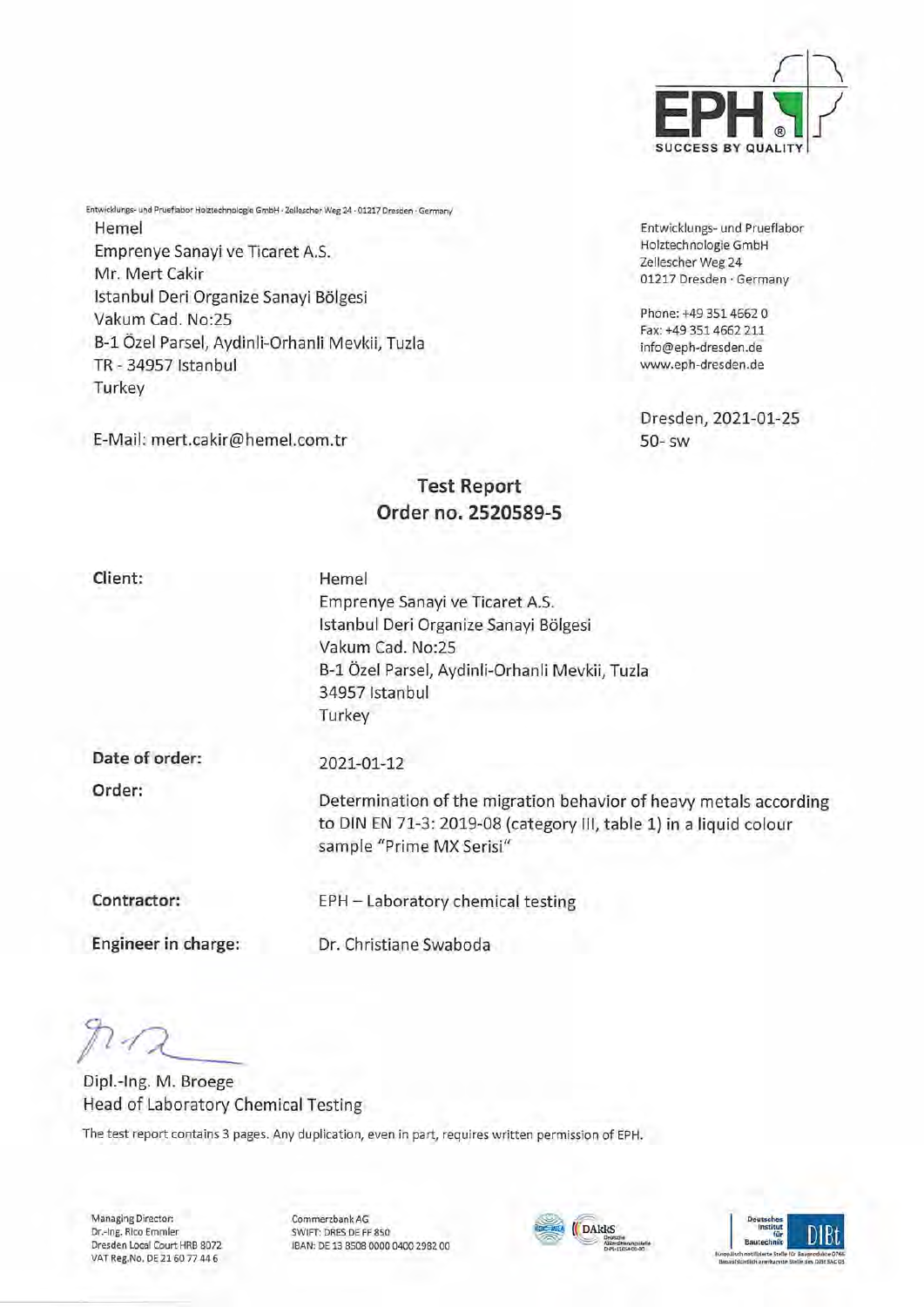Page 2 of 3 of Test Report, Order no. 2520589 - 5 dated 2021-01-25

## **1 Assignment**

Determination of the migration behaviour of heavy metals according to DIN EN 71-3: 2019-08 (Category III according to Table 1) in <sup>1</sup> liquid sample

# **2 Sample material**

The dient handed over the following sample:

Table 1: Sampling information

Prime MX Serisi

Sample receipt in the EPH: 04 January 2021

## **3 Performed tests**

Table 2: Perfomed tests

| Pos. | <b>Performed tests</b>                                          | <b>Testing period</b> |  |  |
|------|-----------------------------------------------------------------|-----------------------|--|--|
|      | Determination of heavy metals according to DIN EN 71-3: 2019-08 | 2021-01-015           |  |  |

| Sample quantity: | ca. $0.5g$                               |
|------------------|------------------------------------------|
| Solvent:         | 25 mL 0.07 n hydrochloric acid           |
| Method:          | Elution over 2h in a water bath at 37 °C |
| Quantification:  | with ICP-OES                             |
| Determination:   | double determination                     |

The following elements were to be determined according to DIN EN 71-3:2019-08:

Aluminum (AI), Antimony (Sb), Arsenic (As), Barium (Ba), Boron (B), Cadmium (Cd), Cobalt (Co), Chrome (Cr), Copper (Cu), Mercury (Hg), Manganese (Mn), Nickel (Ni), Lead (Pb), Selenium (Se), Tin (Sn), Strontium (Sr), Zinc (Zn)

Table 3: Limit of quantification of different elements

| Element              | Al | As | Ba  | Cd   | Co   | Cr<br>total | Cr VI | Hg   |
|----------------------|----|----|-----|------|------|-------------|-------|------|
| <b>LOQ</b><br>mg/kg] |    |    | 0.1 | 0.05 | 0.05 | 0.02        | 0.005 | 0.05 |

| Element               | Mn   | Ni   | Pb | Sb  | Se      | Sn   |      | 7 <sub>u</sub> |
|-----------------------|------|------|----|-----|---------|------|------|----------------|
| <b>LOQ</b><br>[mg/kg] | 0.05 | 0.25 | ∸⊷ | 1.5 | $1.5\,$ | 0.05 | 0.05 |                |

LOQ = Limit of quantification [mg/kg]